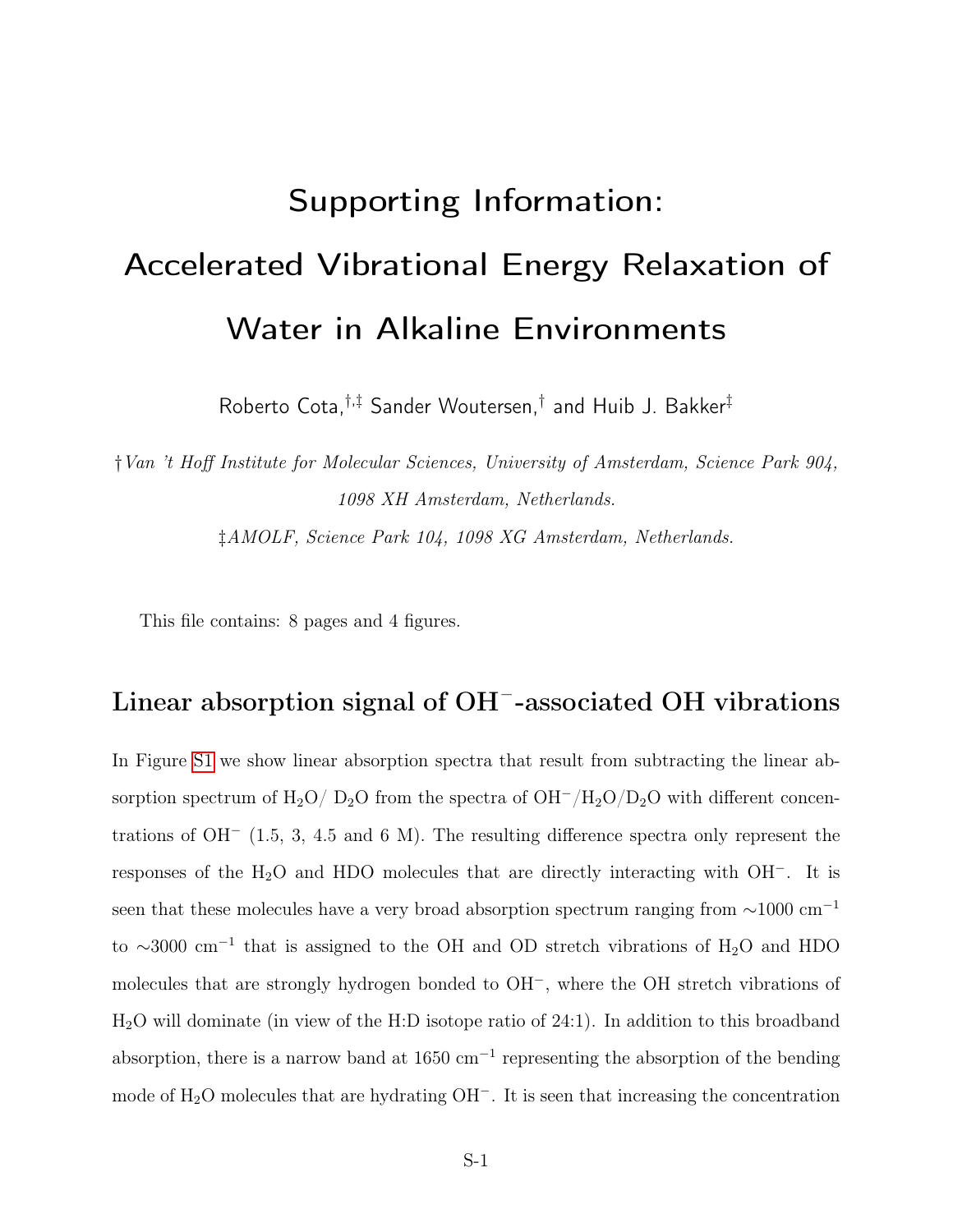<span id="page-1-0"></span>

Figure S1: Linear absorption spectra difference that result from subtracting the linear absorption spectrum of H<sub>2</sub>O/ D<sub>2</sub>O from the spectra of OH<sup>-</sup>/H<sub>2</sub>O/D<sub>2</sub>O with different concentrations of OH<sup> $-$ </sup> (1.5, 3, 4.5 and 6 M).

of OH<sup>−</sup> leads to a proportional increase of the amplitude of the absorption spectrum while the shape remains the same. The independence of the shape of the absorption spectrum on the concentration of OH<sup>−</sup> is more clearly illustrated in the inset of Figure [S1,](#page-1-0) where we show the same difference absorption spectra normalized.

#### Transient absorption signal of  $H_2O$  hydrating  $OH^-$

We measured transient absorption spectra of  $NaOH:H_2O$  solutions in the concentration range of 1–5 M without the addition of  $D_2O$ , in order to determine the contribution of the OH<sup>-</sup>associated OH groups to the transient absorption signal in an independent manner.

We model the data with a two-step relaxation model, in which the excited OH vibration relaxes rapidly within the solvation structure of the OH– ion leading to a locally heated hydration complex with an associated intermediate state spectrum  $\sigma_{I}$ . This locally hot state equilibrates with the surroundings due to heat diffusion, thus creating a global hot ground state  $\sigma_{\text{hgs}}$ . We find the relaxation time constants  $1/k_{\text{OH}} = 0.15 \pm 0.1$  ps and  $1/k_{\text{I}} = 0.5 \pm 0.1$  ps. The result of the modeling is illustrated in Figure [S2.](#page-2-0)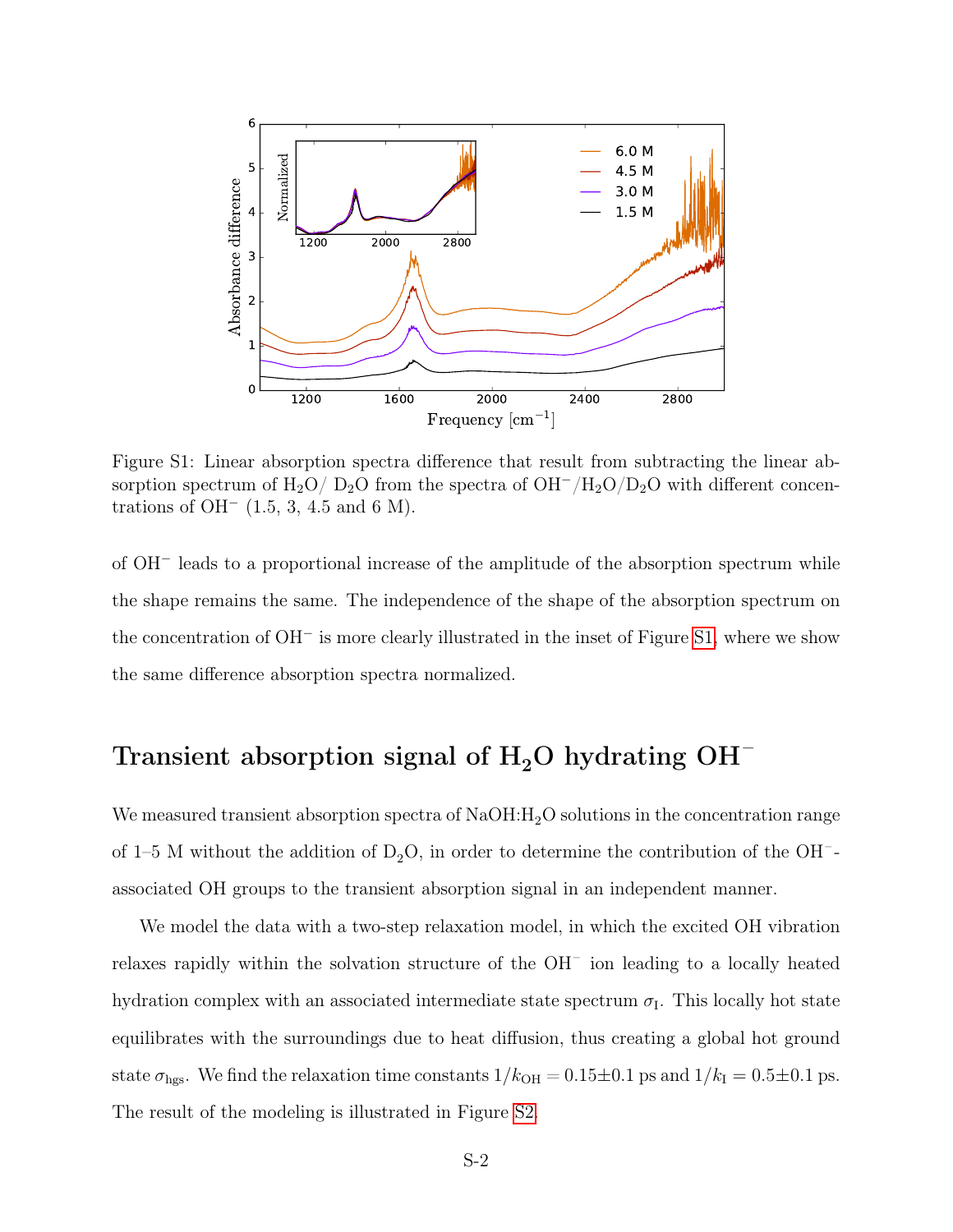<span id="page-2-0"></span>

Figure S2: Transient absorption signals of solutions of NaOH in  $H_2O$ , with OH<sup>-</sup> concentrations in the range of 1 to 5 M (from top to bottom). The solid circles represent the measured absorption changes, and the solid curves result from the least-squares fit described in the text.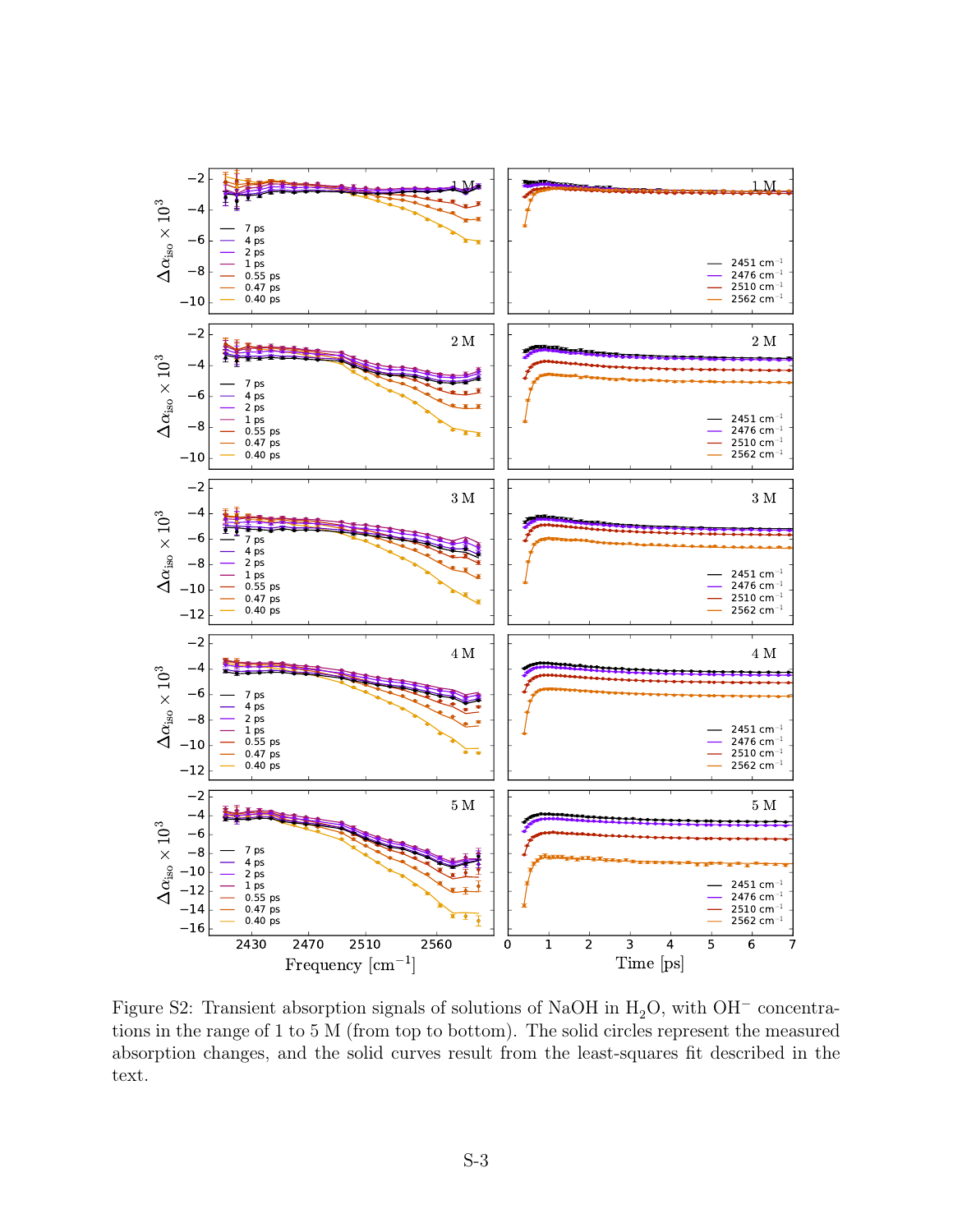<span id="page-3-0"></span>

Figure S3: Transient absorption spectrum of the OH vibrations of  $H_2O$  molecules solvating  $\rm OH^-$  ions for solutions with different  $\rm OH^-$  concentrations.

The shape of the spectral component,  $\sigma_{OH}(\omega)$ , of the initially excited ion-associated OH vibration, is shown in Figure [S3](#page-3-0) and is independent of the concentration. We use this finding to identify the contribution of the ion-associated OH vibrations to the transient absorption spectra measured for solutions that also contain  $D_2O$ .

Using the transient absorption signals measured in parallel and perpendicular configurations of the pump and probe pulses, we construct the isotropic signal as:

$$
\Delta \alpha_{\text{iso}}(\omega, t) = \frac{\Delta \alpha_{\parallel}(\omega, t) + 2\Delta \alpha_{\perp}(\omega, t)}{3}.
$$
\n(1)

We describe the transient absorption signal as the sum of the responses of different states i, with associated populations,  $N_i(t)$ , and transient absorption spectra,  $\sigma_i(\omega)$ . Therefore, the isotropic signal can be modeled as:

$$
\Delta \alpha_{\rm iso}(\omega, t) = \sum_{i}^{n} N_i(t) \cdot \sigma_i(\omega), \qquad (2)
$$

with  $n$  the number of energy level that characterize the relaxation mechanism. The popula-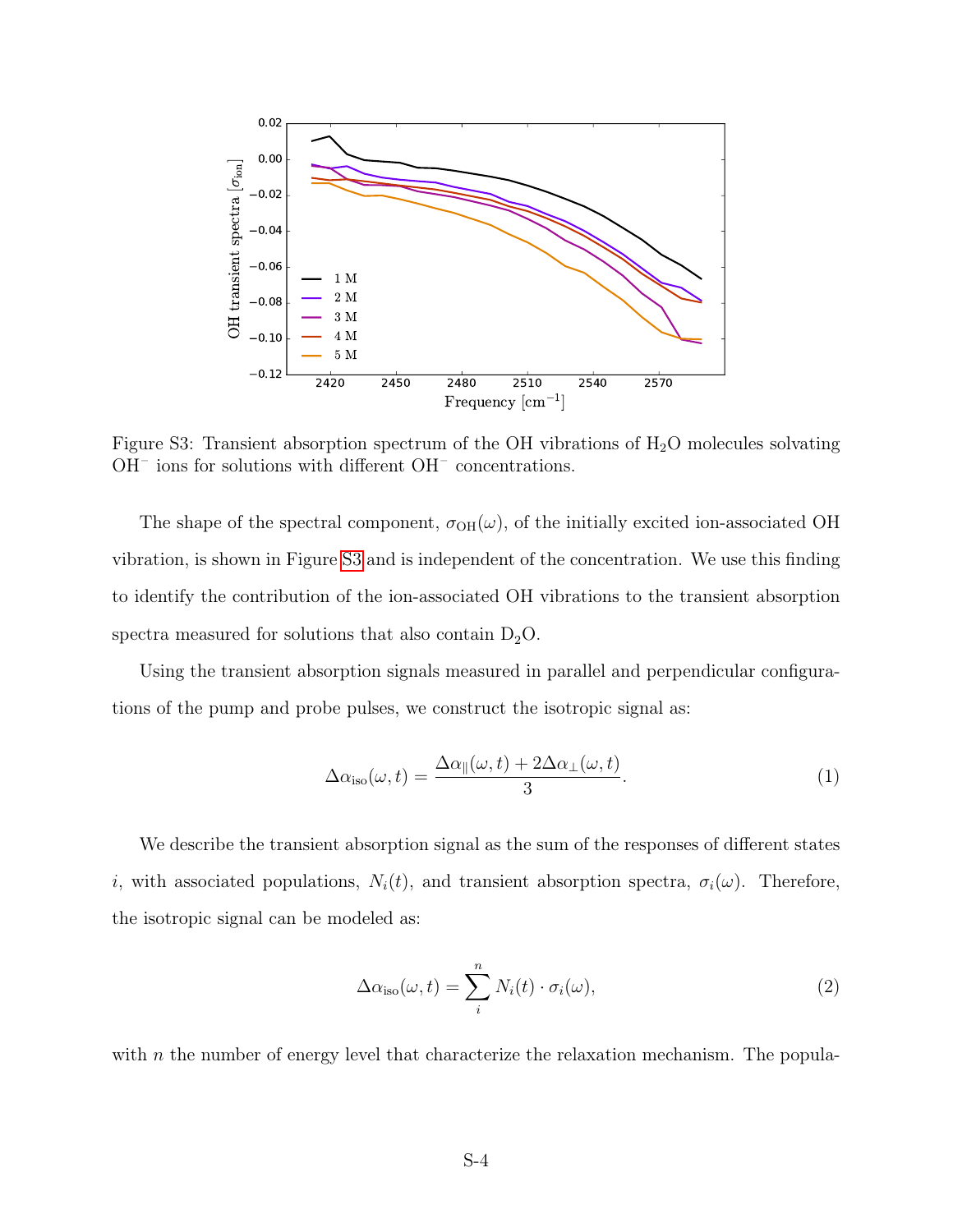tion dynamics of the system is described by:

$$
\frac{dN_i(t)}{dt} = K_{ij}N_j(t),\tag{3}
$$

where the relaxation rate matrix  $K_{ij}$  represents the relaxation mechanism of the system.

As was shown in previous experiments, <sup>[S1](#page-7-0)</sup> the transient absorption of NaOH: $H_2O$  solutions following excitation of the OH stretch vibrations of the  $H_2O$  can be fitted well with a two-step relaxation model, in which the ion-associated OH vibrations relax to a locally heated hydration complex. Subsequently, the locally hot complexes equilibrate with the surroundings due to heat diffusion, creating a global hot ground state. This mechanism is described by the rate matrix:

$$
K_{ij} = \begin{bmatrix} -k_{\text{OH}} & 0 & 0 \\ +k_{\text{OH}} & -k_{\text{I}} & 0 \\ 0 & +k_{\text{I}} & 0 \end{bmatrix},
$$
\n(4)

with  $k_{\text{OH}}$  the decay rate constant of the excited ion-associated OH groups, and  $k_{\text{I}}$  the decay rate constant of the intermediate locally hot state associated with heat diffusion.

The spectral components  $\sigma_i(\omega)$  and the decay rates constants are obtained by a leastsquares minimization process of the following  $\chi^2$  function:

$$
\chi_{\rm iso}^2 = \iint \left( \frac{\Delta \alpha_{\rm iso}^{\rm exp}(\omega, t) - \sum_i N_i(t, \mathbf{k}) \sigma_i(\omega)}{\xi(\omega, t)} \right)^2 dt d\omega, \tag{5}
$$

with  $\Delta \alpha_{\rm iso}^{\rm exp}(\omega, t)$  the experimental signal with standard deviation  $\xi(\omega, t)$ .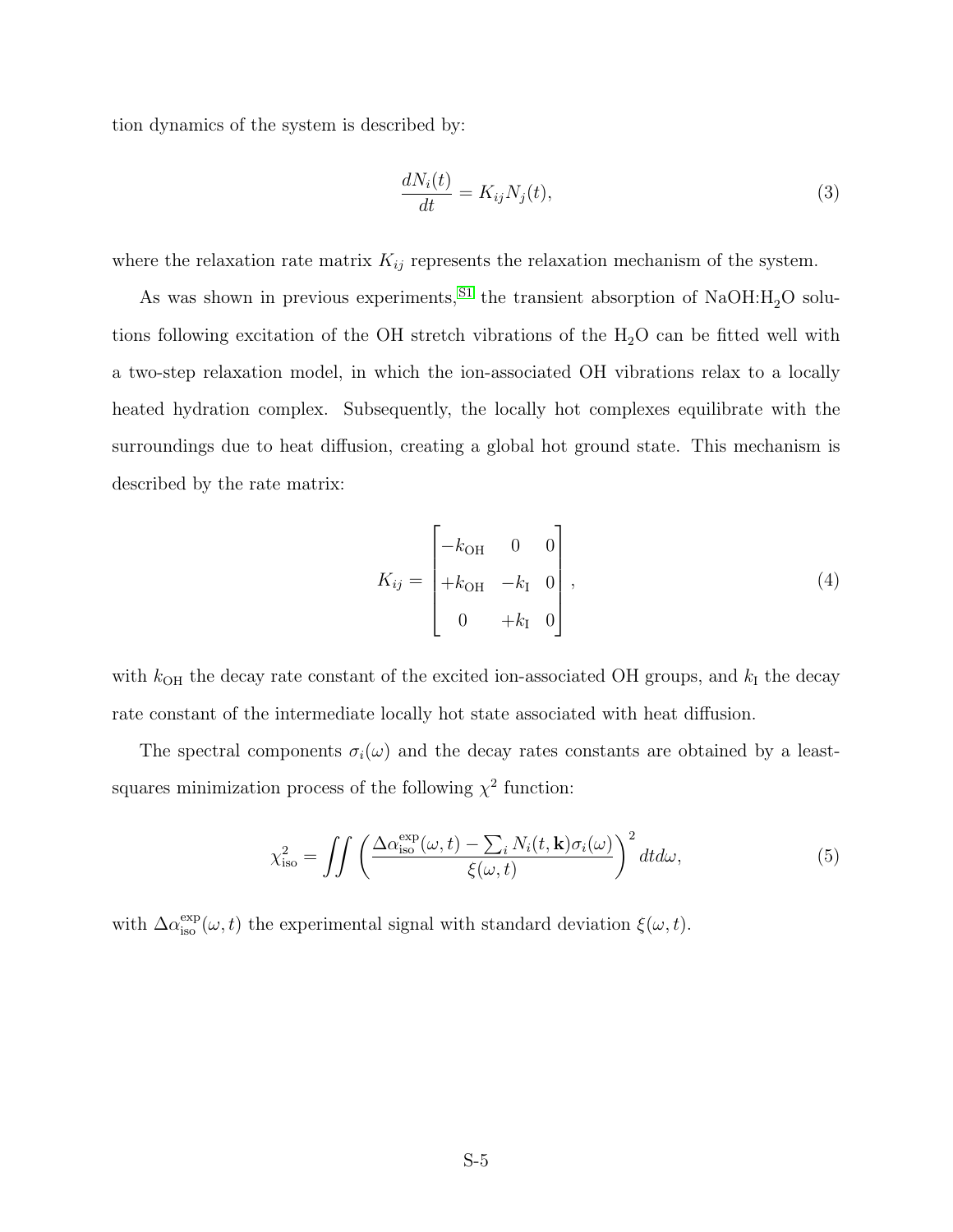### Fitting of the transient absorption signals of the  $OH^-/H_2O/D_2O$ solutions

The spectral shapes are obtained by fitting the following equation to the data:

$$
\Delta \alpha_{\text{iso}} = \sum_{j=1}^{3} N_j(t) \cdot \sigma_j(\omega), \qquad (6)
$$

with the  $\sigma_j$  corresponding to the different spectral components.  $\sigma_{\text{OD}}$  is the transient absorption spectrum of the OD vibration of HDO,  $\sigma_{\text{OH}}$  is the transient absorption spectrum of H<sub>2</sub>O molecules interacting with OH<sup>-</sup>, and  $\sigma_{\text{therm}}$  is the thermal difference (hot ground state) spectrum observed at later delay times (>30 ps). The  $N_j(t)$  represent the time-dependent populations of these components. Unlike the case where we modeled the transient absorption spectra of the  $OH^-/H_2O$  solutions (not containing D<sub>2</sub>O), there is not an a priori assumption about the time dependence of the populations  $N_i(t)$ , i.e. we do not describe these dynamics with rate constants.

The fitting procedure proceeds as follows. The data form a two-dimensional matrix of amplitudes as a function of frequency (column) and time delay (row) for each studied OH<sup>−</sup> concentration. As we measured 5 different OH<sup>−</sup> concentrations, there are 5 of these twodimensional matrices. Each matrix is the result of the dynamics of three spectral components  $\sigma_j(\omega)$  that each show a particular time dependence expressed as  $N_j(t)$ . Hence, the twodimensional data matrix is fitted to a sum of three columns (representing  $\sigma_j(\omega)$ ) that are each multiplied with a row (representing  $N_j(t)$ ). The spectral shape of  $\sigma_{\text{OH}}$  is obtained from the spectral decomposition of the transient absorption signals of the  $OH^-/H_2O$  solutions. The shape of these spectra is found to be independent of the OH<sup>−</sup> concentration (as shown in Figure [S3\)](#page-3-0), only the amplitudes are found to be different at different OH<sup>−</sup> concentrations. Hence, the shape of  $\sigma_{OH}$  is not a fitting parameter and only the amplitude of  $\sigma_{OH}$  is used as a fitting parameter in the fit of the transient absorption spectrum at each particular OH<sup>−</sup>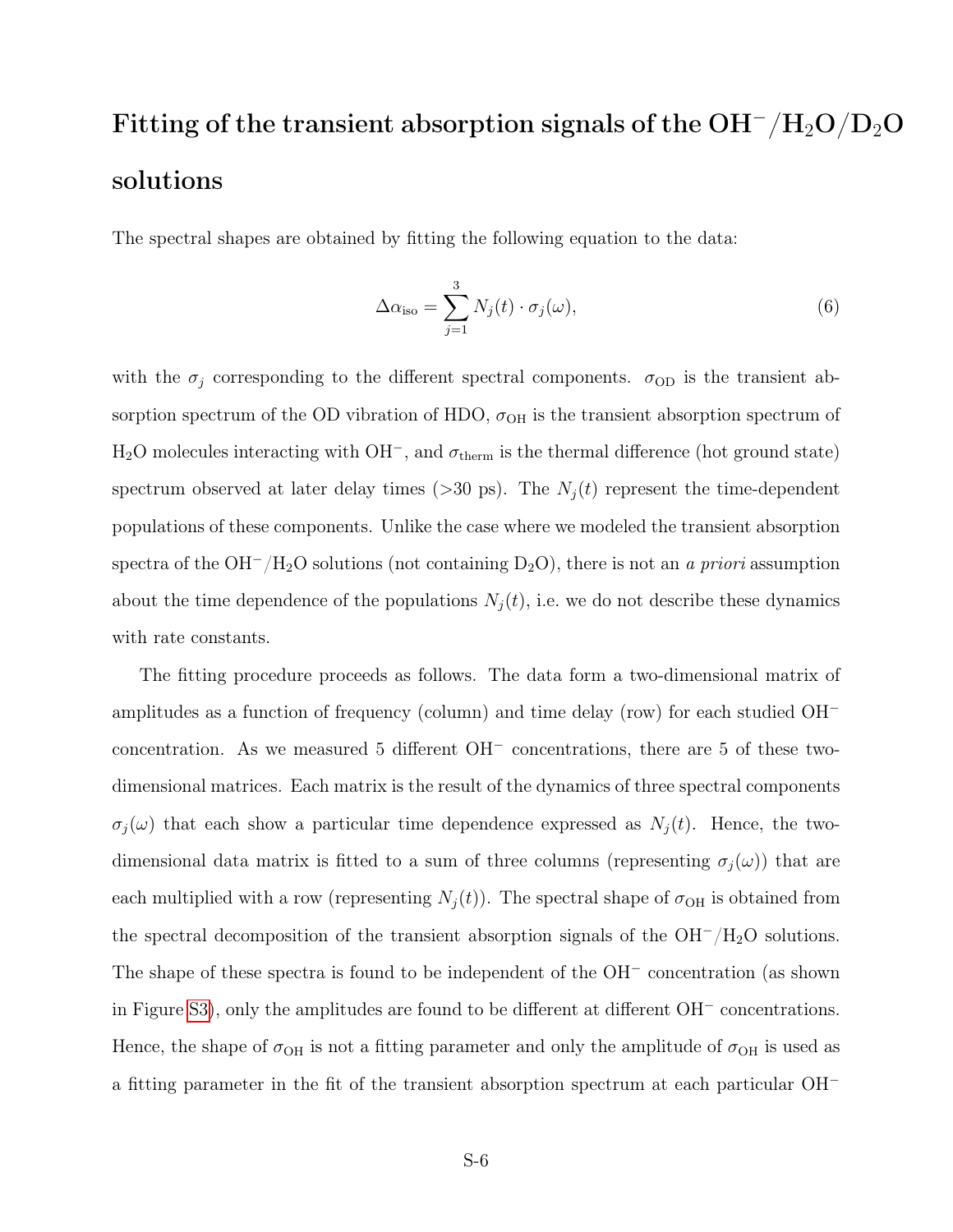concentration.

The shape and amplitude of  $\sigma_{\text{therm}}$  are defined by the averaged transient absorption spectrum measured at long delay times (>30 ps), so neither the shape nor the amplitude of  $\sigma_{\text{therm}}$  are fitting parameters. For the third spectral component,  $\sigma_{\text{OD}}$ , both the shape and the amplitude are fitted. The shape of  $\sigma_{OD}$  is set to be the same shape at all OH– concentrations, while the amplitude of  $\sigma_{OD}$  is allowed to be different at different OH<sup>-</sup> concentrations. The shape of  $\sigma_{OD}$  is thus a global fit parameter while the amplitude of  $\sigma_{OD}$  is a local fit parameter. The experimental data and the results of the fit for OH<sup>−</sup> concentrations of 0, 2 and 5 M are shown in Figure 2 of the main manuscript.

## Frequency dependence of the relaxation of the OD vibration of HDO in  $OH^-/H_2O$  solutions

A possible origin of the non-exponential character of the relaxation of  $\sigma_{OD}$  is that the relaxation of the OD vibration depends on frequency, with the result that the relaxation of the transient absorption spectral component  $\sigma_{OD}$  is in fact a sum of exponential functions with different time constants. To investigate the frequency dependence of the relaxation of the OD vibration, we subtract the  $\sigma_{\text{OH}}$  component and the  $\sigma_{\text{therm}}$  componenent from the total measured transient absorption spectra at different delays. The remaining signal only represents the transient absorption signal of the OD vibrations. In Figure [S4](#page-7-1) we show the resulting transient absorption spectra of the OD vibrations at different delays (left panel), and we show the transient absorption signal as a function of delay at three different frequencies within the OD absorption band (right panel). It is seen in this figure that the spectral shape of the transient absorption signal of the OD vibrations does not change as a function of delay. We also observe that the relaxation dynamics are the same in the red wing, the center, and the blue wing of the OD transient absorption band. These results show that the non-exponential character of the vibrational relaxation of  $\sigma_{OD}$  is not due to